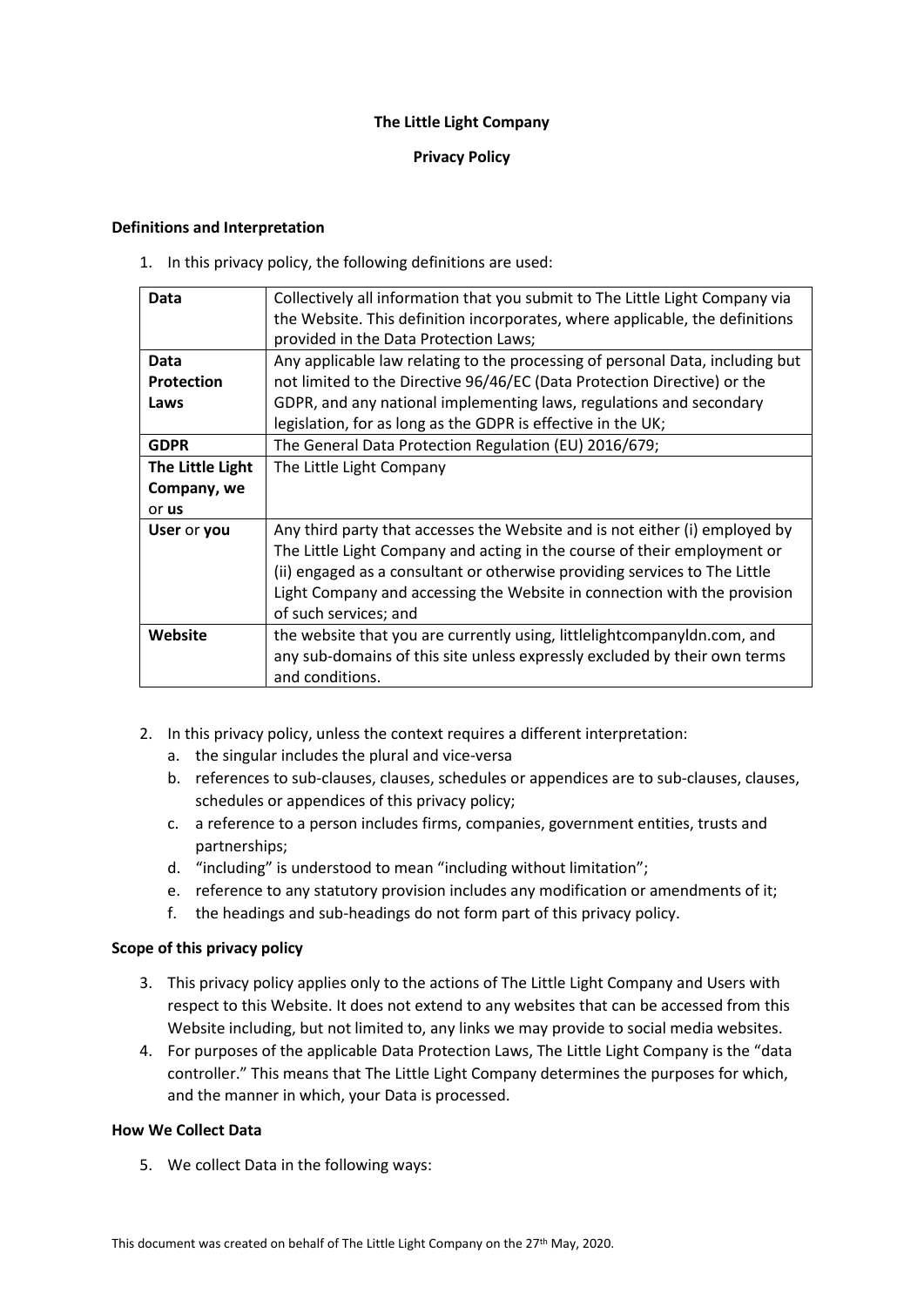- a. data is given to us by you; and
- b. data is collected automatically

# **Data that is given to us by you**

- 6. The Little Light Company will collect your Data in a number of ways, for example:
- a. when you contact us through the Website, by telephone, post, e-mail or through any other means;

in each case, in accordance with this privacy policy.

# **Data that is collected automatically**

- 7. To the extent that you use the Website, we will collect your Data automatically, for example:
	- a. we automatically collect some information about your visit to the Website. This information helps us to make improvements to Website content and navigation, and includes your IP address, the date, times and frequency with which you access the Website and the way you use and interact with its' content.

# **Keeping Data Secure**

- 8. We will use technical and organisational measures to safeguard your Data, for example:
	- a. access to your account is controlled by a password and a user name that is unique to you.
	- b. we store your Data on secure servers.
- 9. Technical and organisational measures include measures to deal with any suspected data breach. If you suspect any misuse or loss or unauthorised access to your Data, please let us know immediately by contacting us via this e-mail address:
- 10. If you want detailed information from Get Safe Online on how to protect your information and your computers and devices against fraud, identity theft, viruses and many other online problems, please visit [www.getsafeonline.org.](http://www.getsafeonline.org/) Get Safe Online is supported by HM Government and leading businesses.

# **Data Retention**

- 11. Unless a longer retention period is required or permitted by law, we will only hold your Data on our systems for the period necessarily to fulfil the purposes outlined in this privacy policy or until you request that the Data be deleted.
- 12. Even if we delete your Data, it may persist on backup or archival media for legal, tax or regulatory purposes.

## **Your rights**

- 13. You have the following rights in relation to your Data:
	- a. **Right to access** the right to request (i) copies of the information we hold about you at any time, or (ii) that we modify, update or delete such information. If we provide you with the access to the information we hold about you, we will not charge you for this, unless your request is "manifestly unfounded or excessive." Where we are legally permitted to do so, we may refuse your request. If we refuse your request, we will tell you the reasons why.
	- b. **Right to correct** the right to have your Data rectified if it is inaccurate or incomplete.
	- c. **Right to erase** the right to request that we delete or remove your Data from our systems.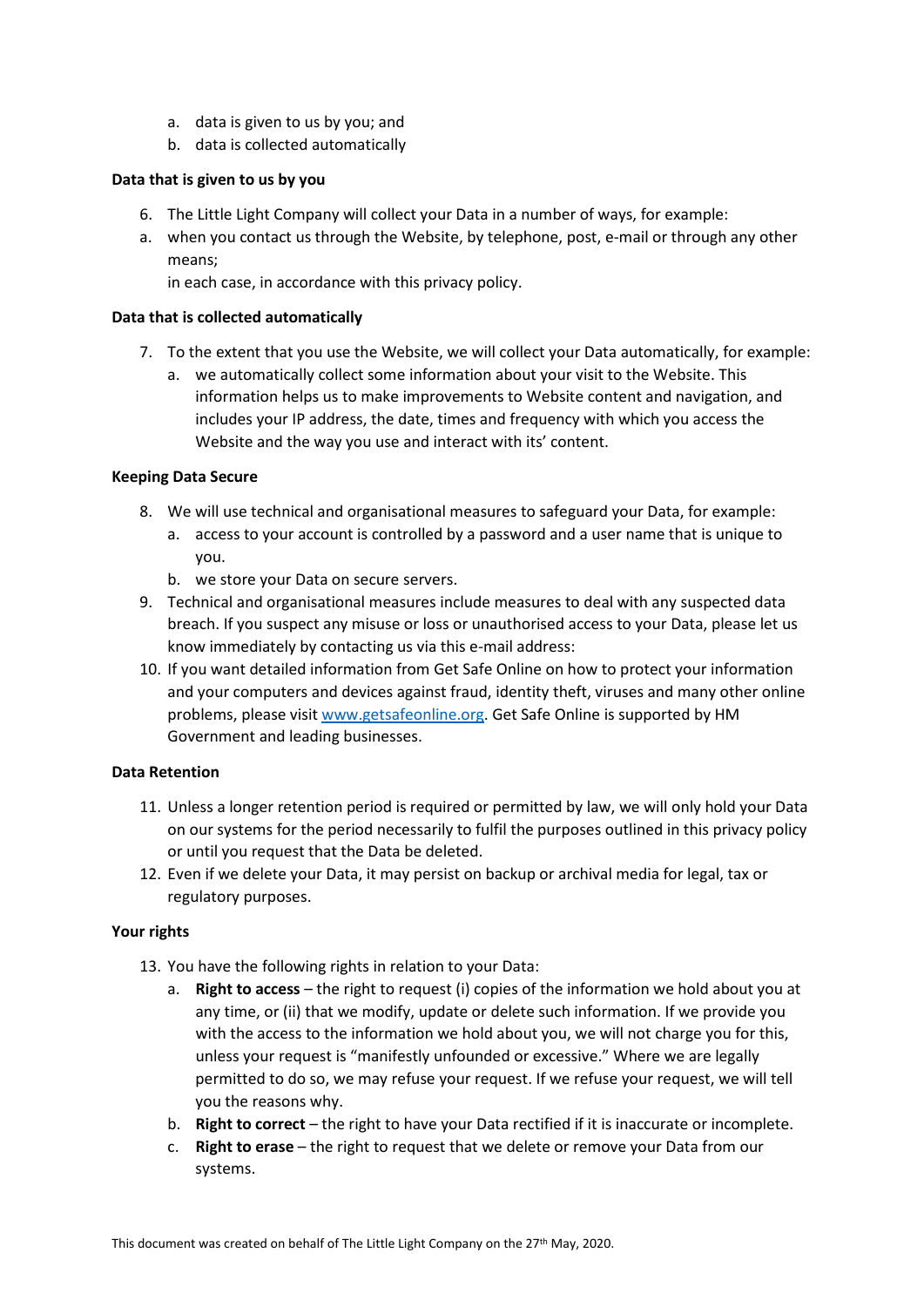- d. **Right to restrict our use of your Data** the right to "block" us from using your Data or limit the way in which we can use it.
- e. **Right to Data portability** the right to request that we move, copy or transfer your Data.
- f. **Right to object** the right to object to our use of your Data, including where we use it for our legitimate interests.
- 14. To make enquiries, exercise any of your rights set out above, or withdraw your consent to the processing of your Data (where consent is our legal basis for processing your Data), please contact us via this email address: [littlelightcompanyldn@gmail.com](mailto:littlelightcompanyldn@gmail.com)
- 15. If you are not satisfied with the way a complaint you make in relation to your Data is handled by us, you may be able to refer your complaint to the relevant data protection authority. For the UK, this is the Information Commissioner's Office (ICO). The ICO's contact details can be found on their website at<https://ico.org.uk/>
- 16. It is important that the Data we hold about you is accurate and current. Please keep us informed if your Data changes during the period for which we hold it.

### **Links to other websites**

17. This website may, from time to time, provide links to other websites. We have no control over such websites and are not responsible for the content of these websites. This privacy policy does not extend to your use of such websites. You are advised to read the privacy policy or statement of other websites prior to using them.

### **Changes of business ownership and control**

- 18. The Little Light Company may, from time to time, expand or reduce our business and this may involve the sale and/or transfer of control of all or part of The Little Light Company. Data provided by Users will, where it is relevant to any part of our business, be transferred along with that part and the new owner or newly controlling part will, under the terms of this privacy policy, be permitted to use the Data for the purposes for which it was originally supplied to us.
- 19. We may also disclose Data to a perspective purchaser of our business or any part of it.
- 20. In the above instances, we will take steps with the aim of ensuring your privacy is protected.

## **General**

- 21. You may not transfer any of your rights under this privacy policy to any other person. We may transfer our rights under this privacy policy where we reasonably believe your rights will not be affected.
- 22. If any court of competent authority finds any provision of this privacy policy (or part of any provision) is invalid, illegal, or unenforceable, that provision or part provision will, to the extent required, be deemed to be deleted, and the validity and enforceability of the other provisions of this privacy policy will not be affected.
- 23. Unless otherwise agreed, no delay, act or commission by a party in exercising any right or remedy will be deemed a waiver of that, or any other, right or remedy.
- 24. This Agreement will be governed by and interpreted according to the law of England and Wales. All disputes arising under the agreement will be subject to the exclusive jurisdiction of the English and Welsh courts.